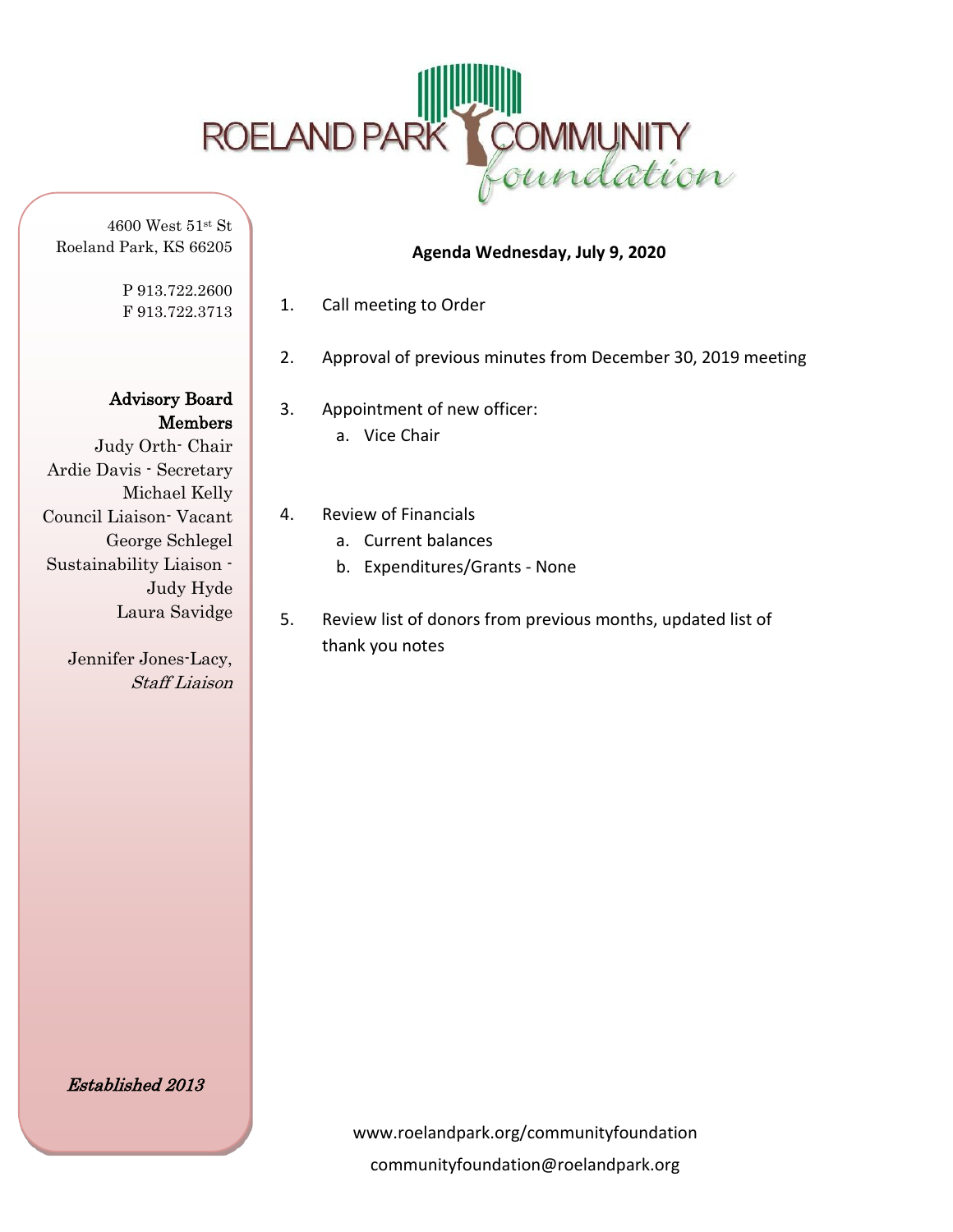## **D-R-A-F-T**

## **Roeland Park Community Foundation Advisory Board Meeting Minutes December 30, 2019 – 6 p.m. to 6:45 p.m.**

Present: Judy Orth, Chair; Ardie Davis, Secretary (via phone); George Schlegel, Arts Committee; Laura Savidge, Parks & Trees Committee; Judith Hyde, Sustainability Committee; Matt Heitmann, Community Engagement Committee; Jennifer Jones-Lacy, *Staff Liaison*

Absent: Mayor Michael Kelly; Council Liaison (Vacant)

- 1. Chair Judy Orth called the meeting to order.
- 2. Mr. Schlegel moved to approve the minutes from the April 29, 2019, and August 12, 2019, meetings (attached); Ms. Hyde  $2<sup>nd</sup>$ ; unanimously ayes.
- 3. Appointment of 2020 Officers: Judy Orth, Chair Vice Chair appointment tabled for action at the next Advisory Board meeting. Ardie Davis, Secretary

Motion to approve Chair & Secretary appointments & table Vice Chair appointment: Matt Heitmann ; Laura Savidge 2<sup>nd</sup>; unanimously ayes.

- 4. Review of Financials:
	- Current Balances (attached); reviewed & discussed
	- Expenditures/Grants (attached); reviewed & discussed
- 5. Review & Approval of Grants:
	- a. Memorial Tree Plaque (Eligus Bronze, 2 plaques for Molly Corkill from Mizuki) - \$240
	- b. Reimbursement to Mary Schulteis from Arts Committee for expenses associated with Christine Webster's show, \$89.86

Judith Hyde move to approve. George Schlegel  $2<sup>nd</sup>$ ; unanimously ayes.

- 6. List of donors from previous months was reviewed, plus updated list of pending thank you notes (attached). Jennifer Jones-Lacy will prepare notes for signature by Judy Orth.
- 7. New Business: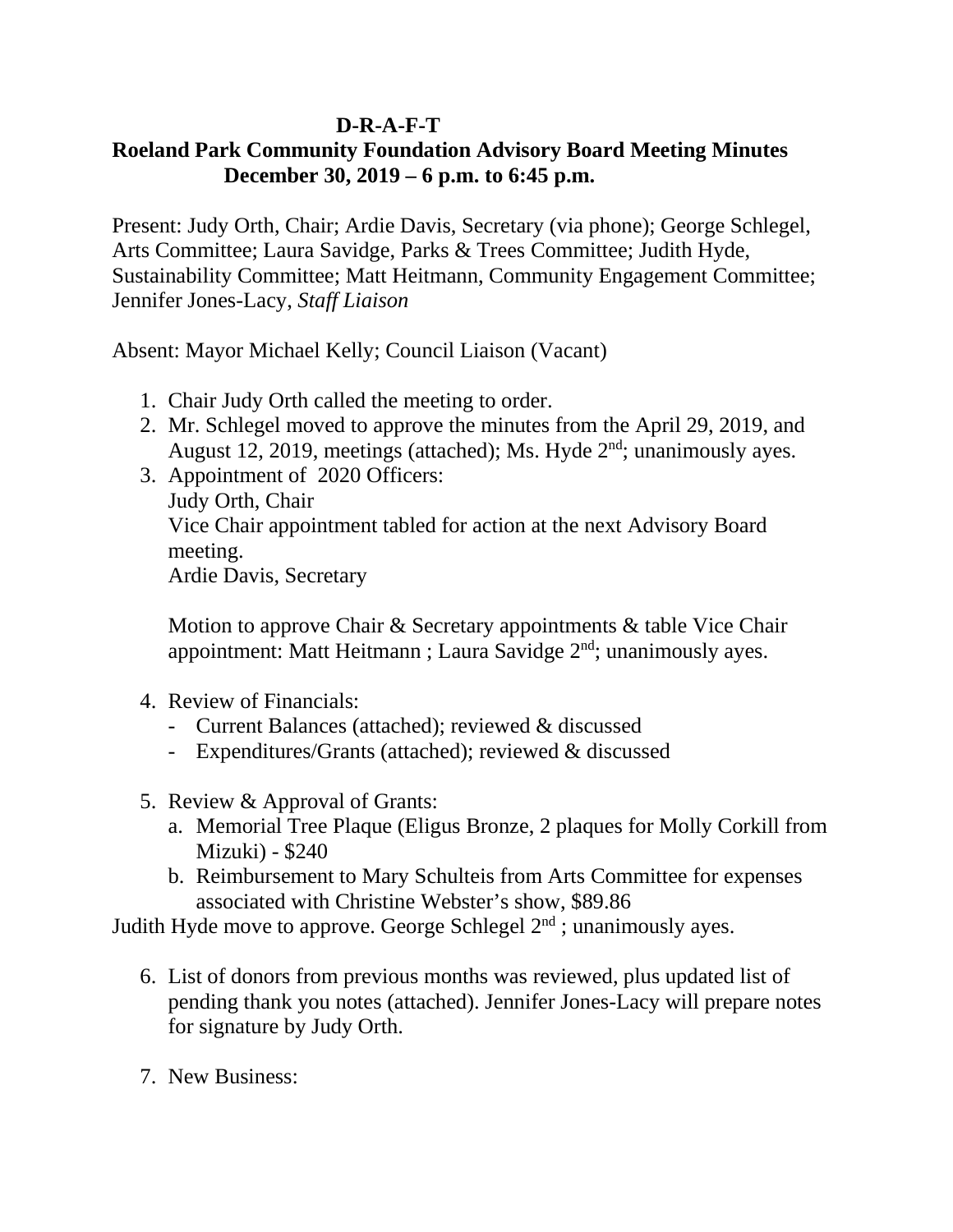- Requests for Undesignated Funds: Judy Orth asked if any have been submitted; Jennifer Jones-Lacy reported that none have been received thus far.
- 8. Motion to Adjourn: Ms. Hyde; second, Mr. Schlegel; unanimous ayes.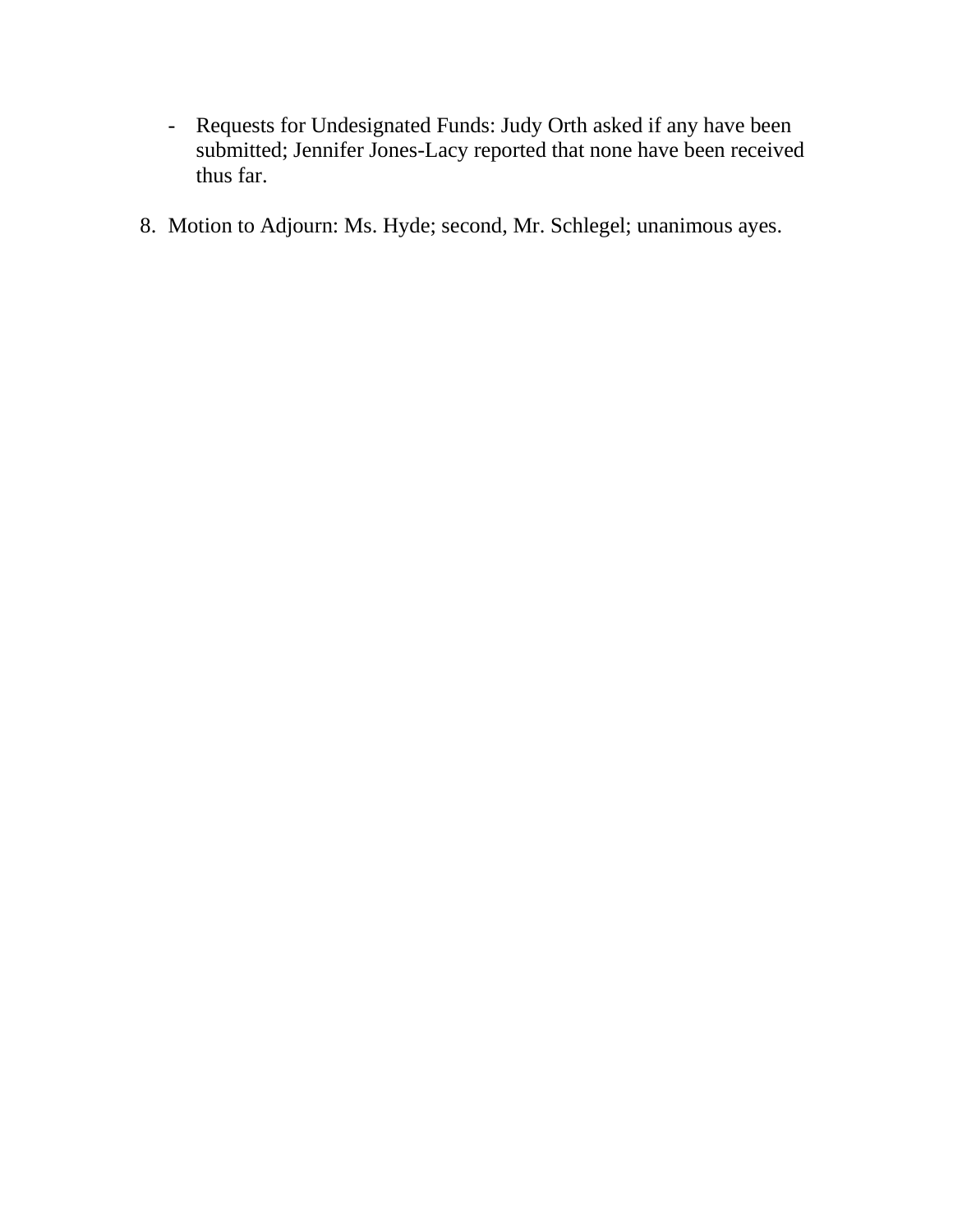|                                   |    | 11/30/2019 |     |                          |                     |                          |   |               |               |    |                 | S.   | (517.17)         | 5/31/2020    |
|-----------------------------------|----|------------|-----|--------------------------|---------------------|--------------------------|---|---------------|---------------|----|-----------------|------|------------------|--------------|
|                                   |    |            |     | <b>Donations:</b>        |                     | <b>Program Rev:</b>      |   |               |               |    |                 |      |                  |              |
|                                   |    |            |     | Dec 19 - May             |                     | Dec 19 - May             |   |               | Outstanding-  |    | <b>Interest</b> |      |                  |              |
| <b>Committee</b>                  |    | Total      |     | 20                       |                     | 20                       |   | <b>Grants</b> | <b>Access</b> |    | Total           |      | <b>Admin Fee</b> | <b>Total</b> |
| R Park                            |    | 79,104.34  | \$  | 787.00                   |                     |                          |   |               |               | Ś. | 1,358.16        | S    | $(403.27)$ \$    | 80,846.22    |
| R Park Sculpture                  |    | 3,076.93   | S.  |                          |                     |                          |   |               |               | s  | 52.83           | S.   | $(15.69)$ \$     | 3,114.07     |
| Arts                              |    | 1,959.10   | S   | $\overline{\phantom{m}}$ | S                   |                          |   | $-89.86$      |               |    | $33.64 \quad $$ |      | $(9.99)$ \$      | 1,892.88     |
| Parks/Trees                       |    | 5,232.98   | Ŝ.  | 570.72 \$                |                     |                          |   |               | \$<br>500.00  | S. | 89.85           | -S   | $(26.68)$ \$     | 6,366.87     |
| Sustainability                    | S  | 2,777.35   | Ŝ.  | $950.00$ \$              |                     |                          |   |               |               |    | 47.68           | - S  | $(14.16)$ \$     | 3,760.87     |
| Community Engagement Committer \$ |    | 3,543.90   | Ŝ.  | 214.86                   | $\ddot{\mathsf{s}}$ |                          |   |               |               |    | 60.85           | -S   | $(18.07)$ \$     | 3,801.54     |
| Linus Orth Memorial Grant         |    | 1,692.62   | S.  |                          |                     | $\overline{\phantom{a}}$ |   |               |               |    | $29.06 \quad $$ |      | $(8.63)$ \$      | 1,713.05     |
| <b>Otherwise Donor Designated</b> | Ś. | 4,058.50   | S.  | 1,230.00                 | S                   | $\overline{\phantom{a}}$ | Ś | $(597.20)$ \$ | 70.00         | S  | 69.68           | - \$ | $(20.69)$ \$     | 4,810.29     |
| Gateway Element                   | S  | 1,469.34   | S   |                          |                     | $\overline{\phantom{a}}$ |   |               |               |    | 25.23           | - 5  | $(7.49)$ \$      | 1,487.07     |
| Community Events - Other $\oint$  |    | 468.39     | \$. |                          |                     |                          |   |               |               |    | $8.04 \quad 5$  |      | $(2.39)$ \$      | 474.04       |
| <b>Memorial Tree</b>              | S  | 2,120.77   | S.  | 1,230.00                 | S                   |                          |   | $-597.2$ \$   | 70.00         | S  | 36.41           | S    | $(10.81)$ \$     | 2,849.17     |
| Sub-Total                         |    | 101,445.70 | S.  | 3,752.58                 |                     |                          | S | $(687.06)$ \$ | 570.00        | S  | 1,741.74        | \$.  | $(517.17)$ \$    | 106,305.79   |